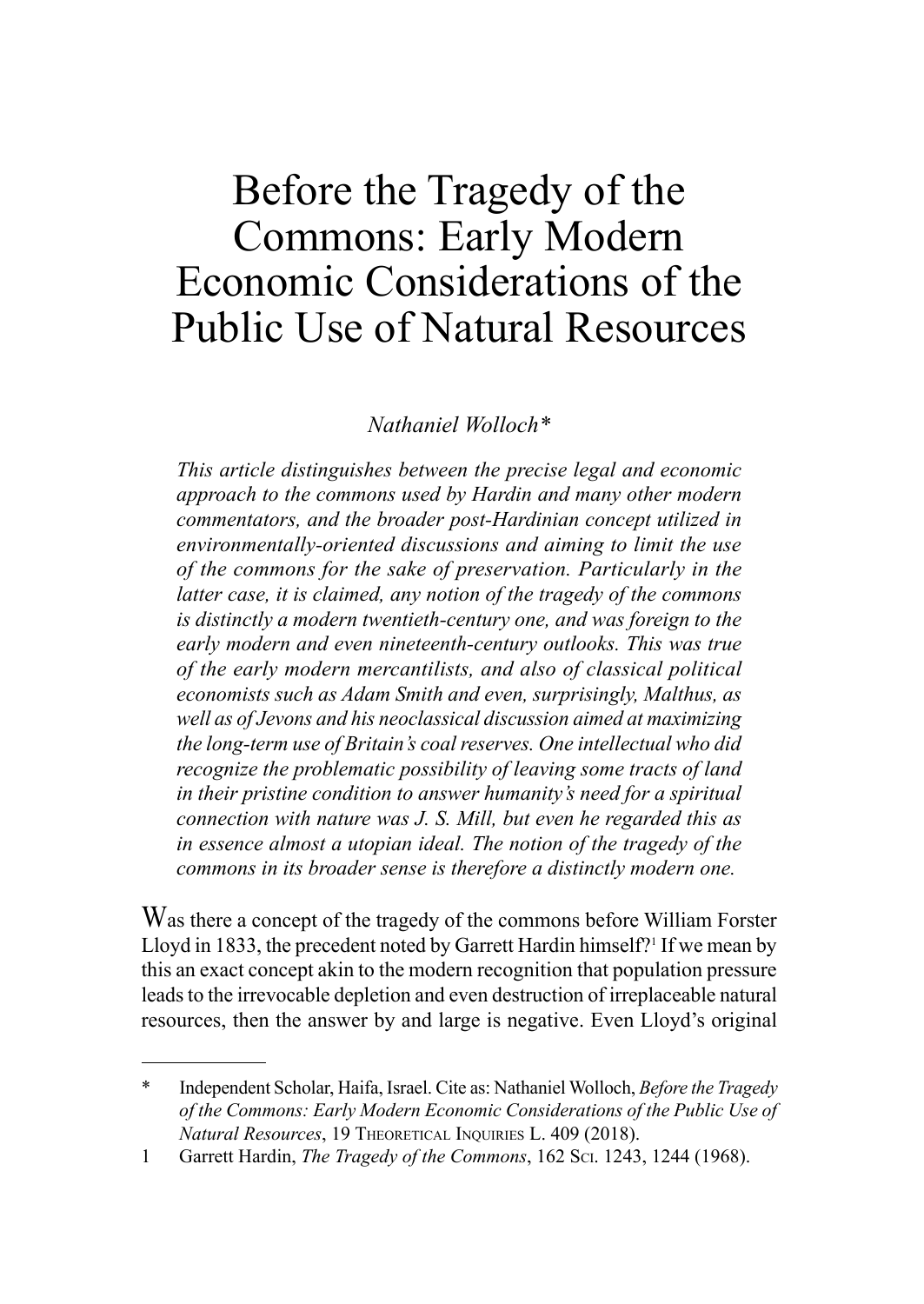example of the relative lack of impact resulting from a farmer's grazing his cattle on privately enclosed land, as compared to the greater negative impact which ensued when uninhibited grazing occurred on common land, was no more than a simile for his discussion of the effects of child labor on the condition of the lower working class. This was part of his moderate Malthusian views, which departed from Malthus's and Ricardo's positions by supporting poor laws. It was not yet a distinct and detailed theory like Hardin's.<sup>2</sup>

What did, however, become evident from Malthus onwards was that there might be a problem, both physical and social, of overproduction in relation to the use of natural resources. This was not yet the modern notion of a "tragedy of the commons." It was, however, an emerging recognition that there was such a thing as the commons (without insisting on the precise term), that natural resources were not always infinite, and that a public policy was required to manage their use (even if this management does not limit this use, as Hardin suggests). In other words, the concept (not the term) of a commons was beginning to be recognized, but the tragic consequences of its use were only beginning to become apparent with the early nineteenth-century stage of modern industrialized use and misuse of the natural environment. It is nonetheless crucial, for the purpose of the present essay, to emphasize that these remarks apply to the nineteenth century.

In earlier economic thought, up to the late eighteenth century, the emphasis was habitually on maximizing the utilization of natural resources. The problem, if there was one, was with under-, not over-exploitation, of nature. Furthermore, modern discussions of legal and economic considerations of the commons tend to concentrate on the precise mechanisms through which private versus public ownership and management of land affect the efficiency of its use. This distinction, before the nineteenth century, was less significant, at a time when landlords had a relatively free hand to deal with their lands in any manner they saw fit, whereas public policies regarding the use of natural resources were determined in a nondemocratic fashion. Any notion of a commons, in the modern sense, was practically irrelevant in this historical context. In fact, even today the term "commons" has yet to be precisely defined. In the past fifty years a broader, if imprecise, array of notions has been attached to the concept of the commons, not least among environmentally-oriented scholars, but also in popular nonacademic discourse.3 It is therefore important

<sup>2</sup> *See* W. F. Lloyd, Two Lectures on the Checks to Population 30-33 (Oxford, J.H. Parker 1833). On Lloyd see Richard M. Romano, *William Forster Lloyd – a non-Ricardian?*, 9 Hist. Pol. Econ. 412 (1977).

<sup>3</sup> See John R. Wagner, *Water and the Commons Imaginary*, 53 CURRENT ANTHROPOLOGY 617 (2012).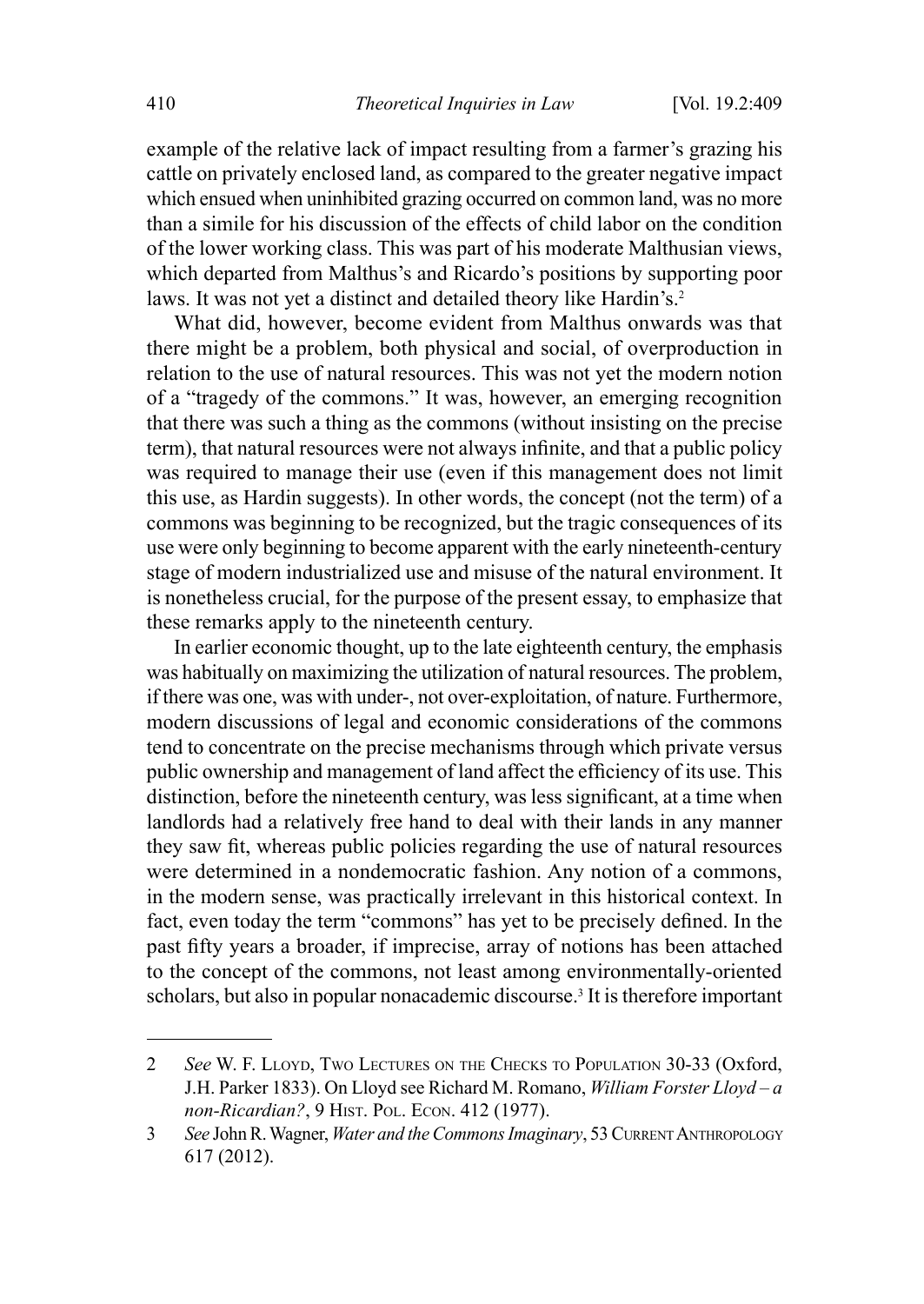to keep in mind a distinction between the precise use of the term "tragedy of the commons" which Hardin originally used, and this much broader (post-Hardinian) concept. In any case, investigating earlier discussions of the use of the commons (again, without the exact term itself), specifically in economic literature, reveals some aspects of this problem that are interesting from our more "tragic" modern viewpoint.

Perhaps the most obvious historical example of the management of natural resources was timber. The need to sustainably manage natural resources was particularly evident regarding forestry, since in the premodern world wood was the most vital natural resource, the veritable fuel of material life, and consequently the one most heavily managed (and mismanaged).4 By the late eighteenth century, despite growing recognition of the consequences of deforestation, European countries did not react with a comprehensive forestry management policy similar to Tokugawa Japan. Britain in particular reacted by moving before other countries to a coal-based economy.<sup>5</sup> As Paul Warde has demonstrated in detail, early modern forest management was intimately connected to wider issues of social, economic and political developments.<sup>6</sup> Karl Appuhn has claimed that the early modern Venetian concern with forestry was so pronounced that it even differed from the more predominant early modern mechanistic outlook on nature.7

Nevertheless, even as late as the eighteenth century, notions about forestry did not constitute sensitivity to the natural environment for its own sake. They were motivated by a concern for maintaining sufficient wood supplies for human consumption, and rarely because of aesthetic notions or environmental concerns in the modern sense. Moreover, conceptions regarding forest depletion were confined to local areas, and concern with the global-scale human effect

<sup>4</sup> See the remarks in Michael Williams, Deforesting the Earth: From Prehistory to Global Crisis 130-36, 145-49, 160-67, 179-209, 222-33, 265-75 (2003).

<sup>5</sup> *See* John F. Richards, The Unending Frontier: An Environmental History of the Early Modern World 11-12, 20, 22, 178-80, 183-87, 190-91, 221-41, 617- 22 (2005). For an overview of early modern forest management in Japan, see Conrad Totman, The Green Archipelago: Forestry in Pre-Industrial Japan 1-6, 171-90 (1998).

<sup>6</sup> *See* Paul Warde, Ecology, Economy and State Formation in Early Modern GERMANY (2006). For eighteenth-century land management, see FREDRIK ALBRITTON Jonsson, Enlightenment's Frontier: The Scottish Highlands and the Origins of Environmentalism (2013).

<sup>7</sup> *See* KarlAppuhn, A Forest on the Sea: Environmental Expertise in Renaissance Venice 1-19, 272-302 (2009).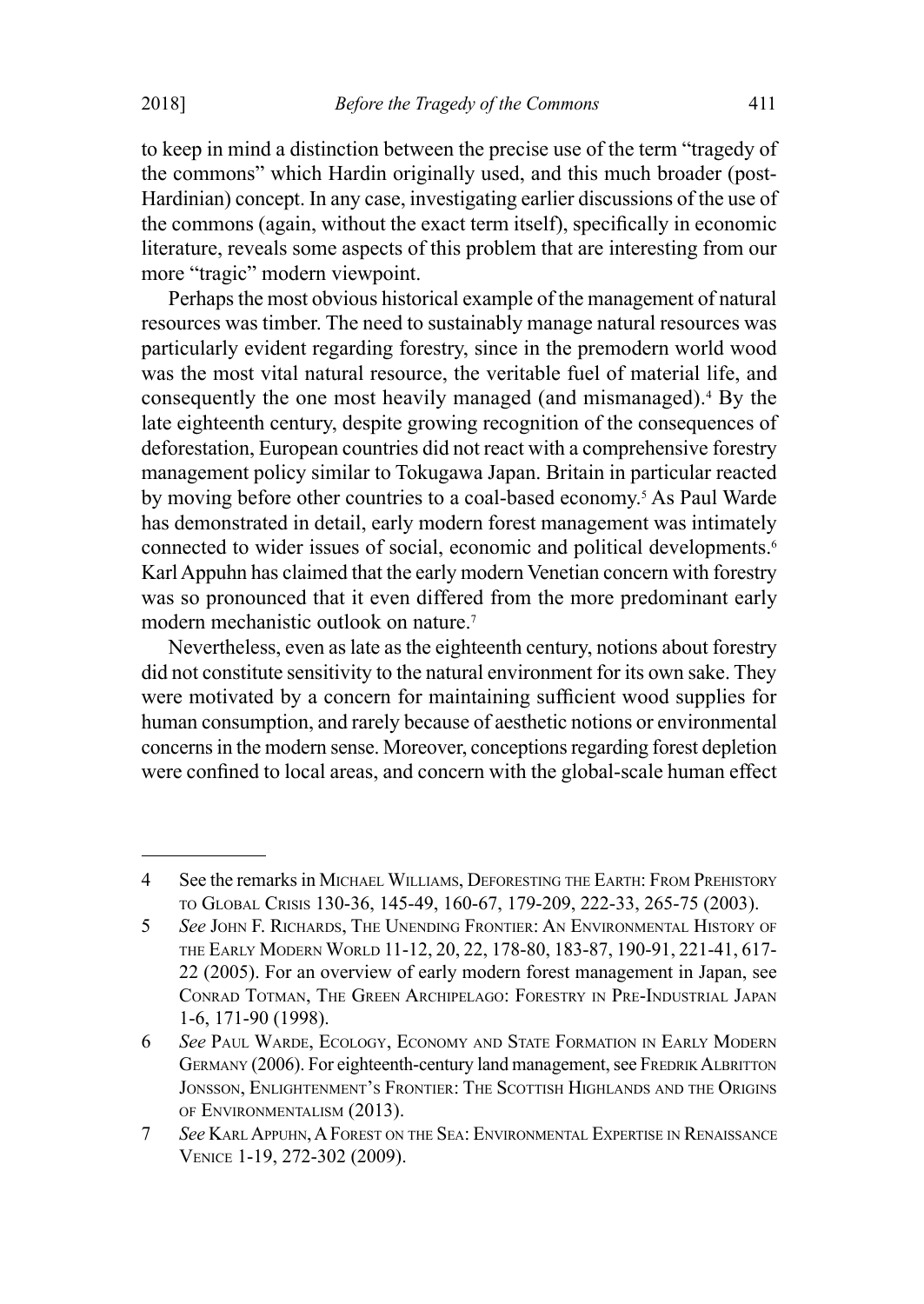on the environment was not an issue. For example, the famous naturalist Georges-Louis Leclerc, Comte de Buffon, wrote about forest management.<sup>8</sup>

Yet according to Buffon, however great the waste created by humans, the total quantity of life never diminished, and "reproduction was born of destruction" ("la reproduction naisse de la destruction").9 Like most of his contemporaries, he would probably have been surprised at modern notions of carrying capacity or overpopulation, at a time when populousness was commonly regarded as an indication of progress. Nevertheless, recent scholarship has presented a growing amount of evidence regarding rising early modern notions of what today would be termed sustainability, which became considerably pronounced by the eighteenth century.10 Regulation of industrial pollution also became a concern at the time.11 It is therefore clear that by the eighteenth century, and probably much earlier, the human impact on the environment, if not its "tragic" aspect, was beginning to be recognized. Richard Grove has emphasized this recognition, and described the eighteenth-century Physiocratic reaction to it as a precursor to modern responsible long-term management of natural resources.12 Nevertheless, he somewhat overstates this point. While these eighteenth century precedents to what today would be termed environmental consciousness were important, they were still both relatively rare and, more importantly, still part of, rather than a challenge to, the predominant eighteenthcentury concern with maximizing the use of natural resources, not limiting it. This common emphasis on maximizing the use of natural resources, in what was often a totally uninhibited manner, seems more excusable regarding premodern figures than modern ones, although even regarding the latter we

<sup>8</sup> *See* 31 Georges-Louis Leclerc Comte de Buffon, *Memoire Sur la Conservation et le Rétablissement des Forêts* [*Memo on the Conservation and Restoration of Forests*], *in* Histoire Naturelle, Générale et Particulière [Natural, General and Particular History] [hereinafter Histoire Naturelle] 249-71 (Paris, Imprimerie Nationale 1775); Georges-Louis Leclerc Comte de Buffon, *Sur la Culture & l'exploitation des Forêts* [*On the Culture & Exploitation of Forests*], *in* Histoire Naturelle at 271-90.

<sup>9</sup> *See* Georges-Louis Leclerc Comte de Buffon, *Les Animaux Carnassiers* [*The Carnivorous Animals*], *in* 7 Histoire Naturelle [Natural History] 3-4 (Paris, Imprimerie Nationale 1758).

<sup>10</sup> *See* Paul Warde, *The Invention of Sustainability*, 8 Mod. INTELL. HIST. 153 (2011); Mark Stoll, *"Sagacious" Bernard Palissy: Pinchot, Marsh, and the Connecticut Origins of American Conservation*, 16 ENVTL. HIST. 4 (2011).

<sup>11</sup> *See, e.g.*, Pierre Claude Reynard, *Public Order and Privilege: Eighteenth-Century French Roots of Environmental Regulation*, 43 TECH. & CULTURE 1 (2002).

<sup>12</sup> *See* Richard H. Grove, Green Imperialism: Colonial Expansion, Tropical Island Edens and the Origins of Environmentalism, 1600-1860, at 153-67 (1995).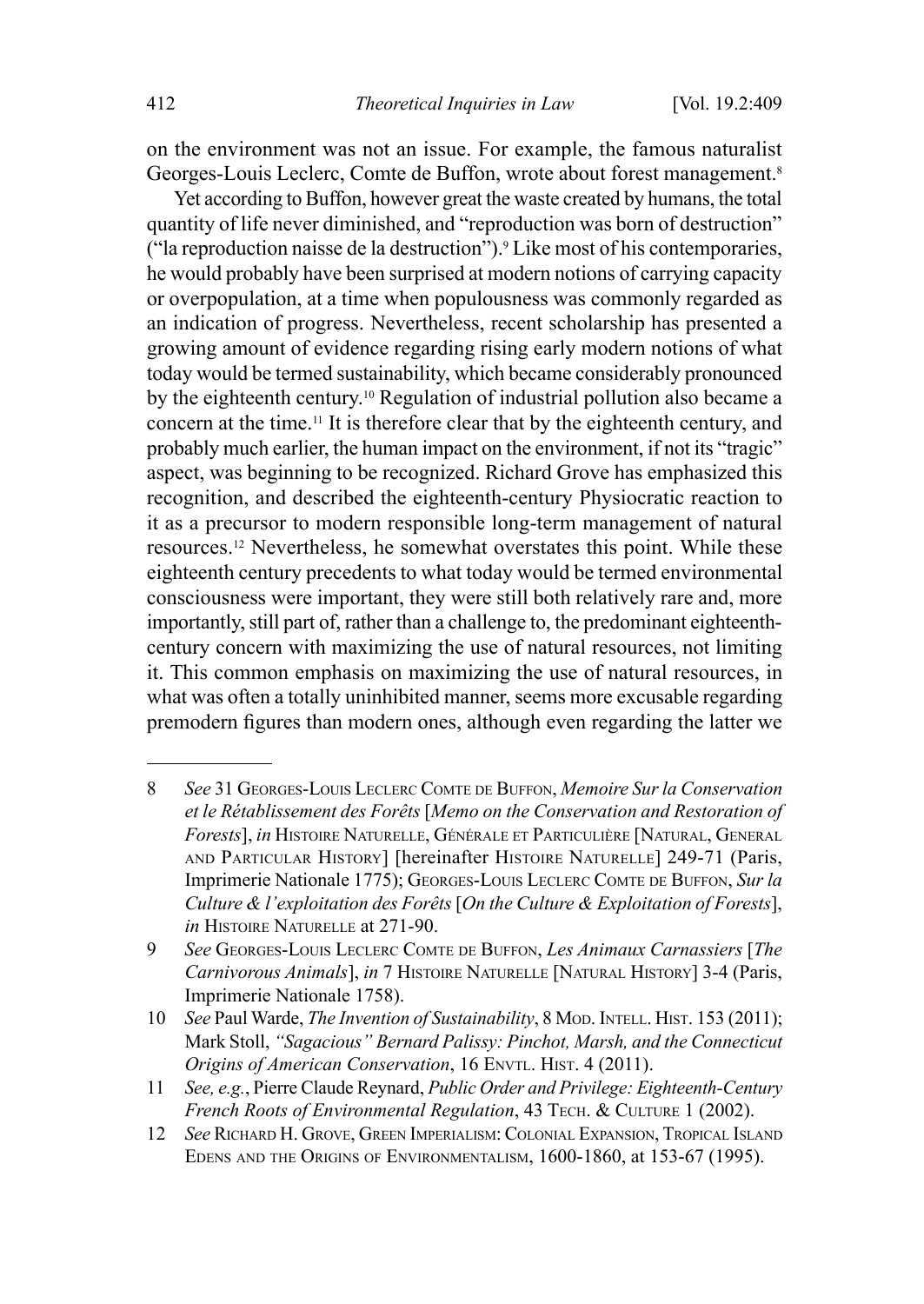should always remember that most of the benefits of modern life that we take for granted rely on the use of nature, a fact well-recognized by Hardin.

One famous early Enlightenment outlook, which was to have a lasting impression on the instrumental use of nature, was John Locke's discussion of nature in America in the fifth chapter of the *Second Treatise of Government*, the most famous and influential early argument for the labor theory of value. Locke was a mercantilist in his general economic outlook and, like other mercantilists, projected the empirical and rational outlook of the Scientific Revolution onto both theoretical and practical issues of economic policy. In Locke's view, it was the investment of labor into the cultivation of natural resources which made them economically valuable, consequently making them the objects of proprietary rights. Leaving nature in an uncultivated state was, according to this view, almost a sin. Human beings would only have an incentive to cultivate natural resources that would yield, beyond the produce they consumed themselves, a surplus with which they could barter for other products. The efficiency of this economic transaction would grow with the invention of money, but its essential foundation would remain the same. "Even amongst us, land that is left wholly to nature, that hath no improvement of pasturage, tillage, or planting, is called, as indeed it is, waste; and we shall find the benefit of it amount to little more than nothing." The more labor was utilized in cultivating nature, the better; hence also the larger the population, the better. "This shows how much numbers of men are to be preferred to largeness of dominions; and that the increase of lands, and the right of employing of them, is the great art of government."13

The key example Locke invoked here was America, and this was to prove an important part in supporting the nascent colonial enterprise. When he remarked that "in the beginning all the world was America," he meant just that: "in the beginning;" at the starting point of historical progress; the socalled state of nature, when human beings had only begun to cultivate their natural surroundings. The indigenous Americans were liberally provided by nature with everything necessary for material and cultural progress, "yet for want of improving it [nature] by labour, have not one hundredth part of the conveniences we enjoy: and a king of a large and fruitful territory there feeds, lodges, and is clad worse than a day-labourer in England."<sup>14</sup> This viewpoint ultimately justified the colonial dispossession of the American Indians, since if they did not make proper use of their natural resources, they lost their claim to them. Locke's ideas on this topic were the most influential manifestation of

<sup>13</sup> *See* John Locke, *Of Property*, *in* Two Treatises of Government 215, 231 (Thomas Hollis ed., London, A. Millar et al., 1764) (1689).

<sup>14</sup> *Id.* at 362, 366.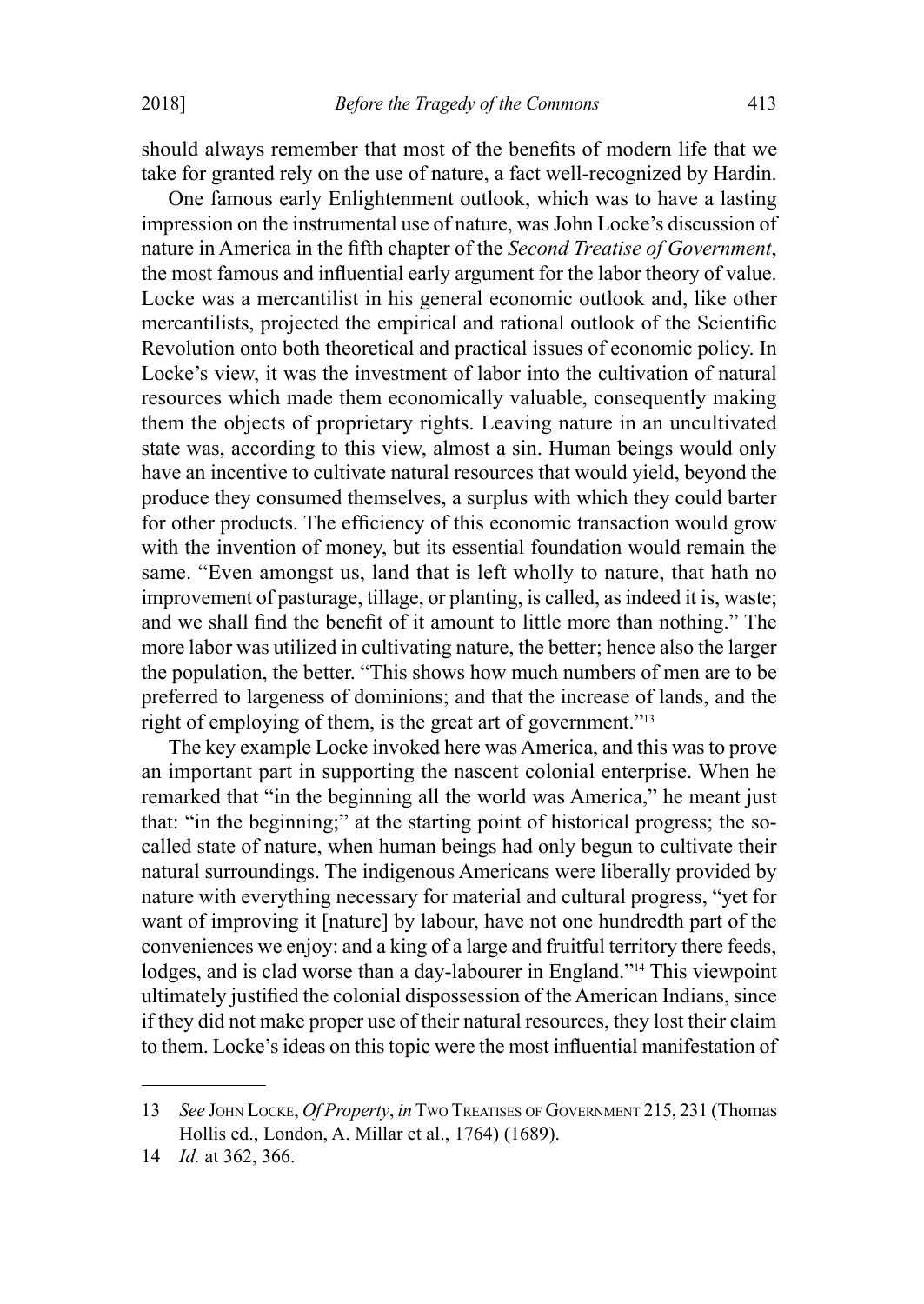the common early modern "agriculturalist argument" for possessing lands in the colonies, lands seemingly neglected by the natives. Based on the ancient Roman principle of *res nullius*, or the similar notion of *vacuum domicilium*, this argument claimed that "empty things," primarily land, belonged to all mankind till they were made use of. Unused land was therefore open for possession, an underlying assumption of Locke's claim for labor leading to proprietary possession.15 Obviously, this highly influential text was simply a particularly forceful expression of the common view of nature as a resource meant above all for human use, use which was to underline material and cultural progress. Any notion of a tragedy of the commons, of the idea that nature was finite and its use therefore needed to be regulated, was totally foreign to this outlook.

Before the modern era, the idea of limiting the use of nature to avoid a tragedy of the commons would have been deemed almost illogical. Even when arguments were made to limit the use of natural resources or public lands, they were made from different perspectives than modern tragedy-of-the-commons arguments. A good way of demonstrating this is to take a look at the rare and they are indeed rare — instances when political economic discussions considered limiting the use of natural resources, not least to preserve them for recreational use. St. Thomas Aquinas recommended establishing cities in places that were pleasant for their natural beauty, since moderate enjoyment and pleasure were human necessities.16 By the Renaissance, however, a more instrumental outlook replaced such medieval notions. Giovanni Botero claimed that using land for parks rather than for agriculture was unprofitable and illadvised, a fact which was proved by the complaints of the English people, who due to such a policy found themselves short of grain.<sup>17</sup>

The English debate about enclosures, which continued throughout the early modern era and well into the nineteenth century, played an important part in the formation of early notions of the use of the commons, as Lloyd's example proves. An interesting example was the sixteenth-century early mercantilist John Hales. Hales wanted to encourage arable farming so that it would equal the use of land for pasture; like other mercantilists, this meant

<sup>15</sup> *See* Anthony Pagden, Lords of All the World: Ideologies of Empire in Spain, BRITAIN AND FRANCE C. 1500-C. 1800 (1995); BARBARA ARNEIL, JOHN LOCKE AND America: The Defence of English Colonialism 79-80, 109-17, 141-45 (1996); Andrew Fitzmaurice, *The Genealogy of Terra Nullius*, 38 Austl. Hist. Stud. 1 (2007).

<sup>16</sup> St. Thomas Aquinas, Political Writings 51-52 (R. W. Dyson ed. & trans., 2002).

<sup>17</sup> GIOVANNI BOTERO, THE REASON OF STATE & THE GREATNESS OF CITIES 150 (P.J. Waley et al. trans., 1956) (1606).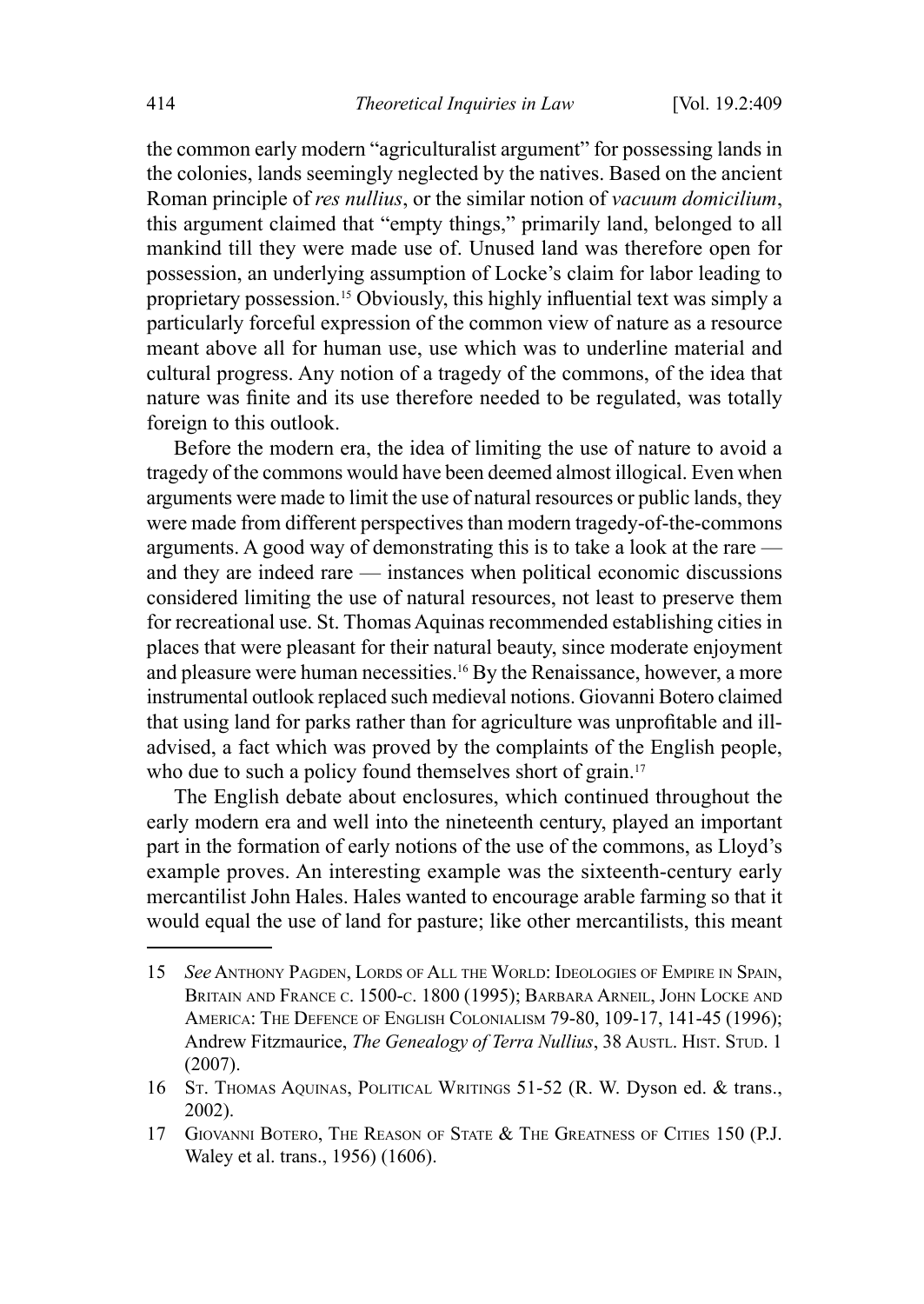for him a policy which was to be enacted through direct government action. Encouraging agriculture meant, in his opinion, limiting enclosures (though not abolishing them) and encouraging a freer market in grain.18 Hales' views were that enclosures would not have damaged people's livelihoods had the land been distributed among everyone, and each person would have cultivated his own land. However, he claimed, in reality enclosures were reserved for the few, they were enforced, and meant to turn arable land into pasture. In this situation, coupled with a growing population, most people were left unemployed, and poverty and the general dearth of the era were augmented. Ameliorating this situation required a duties policy making wool cheaper, and thus less profitable as an exportable commodity, or conversely, through tax policies, making corn more expensive and thus profitable as an exportable commodity.19 The damage to land cultivation resulting from unequal enclosures was ultimately harmful to society in general, since it disturbed the balance between the profitability of different occupations and different types of uses of land. Hales made various suggestions meant to ameliorate this situation, including recognizing the need to trade with foreign nations to obtain products which insufficiently existed in England, while maintaining the mercantilist emphasis on the positive balance of trade.<sup>20</sup> Underlying this whole approach was the assumption that England's land was first and foremost an economic resource meant to be used with maximal efficiency for the promotion of the nation's wellbeing and power. Any notion of the tragedy of the commons in the modern sense was totally foreign to this outlook. Subsequently, in the seventeenth century the mercantilist Thomas Mun would state this principle unequivocally, writing:

Would men haue vs to keepe our woods and goodly trees to looke vpon? they might as well forbid the working of our woolls, & sending forth our cloth to forraine parts; for both are meanes alike to procure the necessarie wares, which this Kingdome wanteth. Doe they not know that trees doe liue and grow; and being great, they haue a time to dye and rot, if oportunity make no better vse of them; and what more noble or profitable vse then goodly ships for Trade and warre? are they not our barns for wealth and plenty, seruing us walles and Bulwarkes for our peace and happinesse? Do not their yearely buildings maintaine

<sup>18</sup> *See* John Hales, A Discourse of the Common Weal of this Realm of England (Elizabeth Lamond ed., 1971) (1581). It was probably written around 1548-1549, though published only in 1581. On Hales, see E. A. J. JOHNSON, PREDECESSORS of Adam Smith: The Growth of British Economic Thought 19-37 (1965).

<sup>19</sup> Hales, *supra* note 18, at 48-55.

<sup>20</sup> *Id.* at 60-65.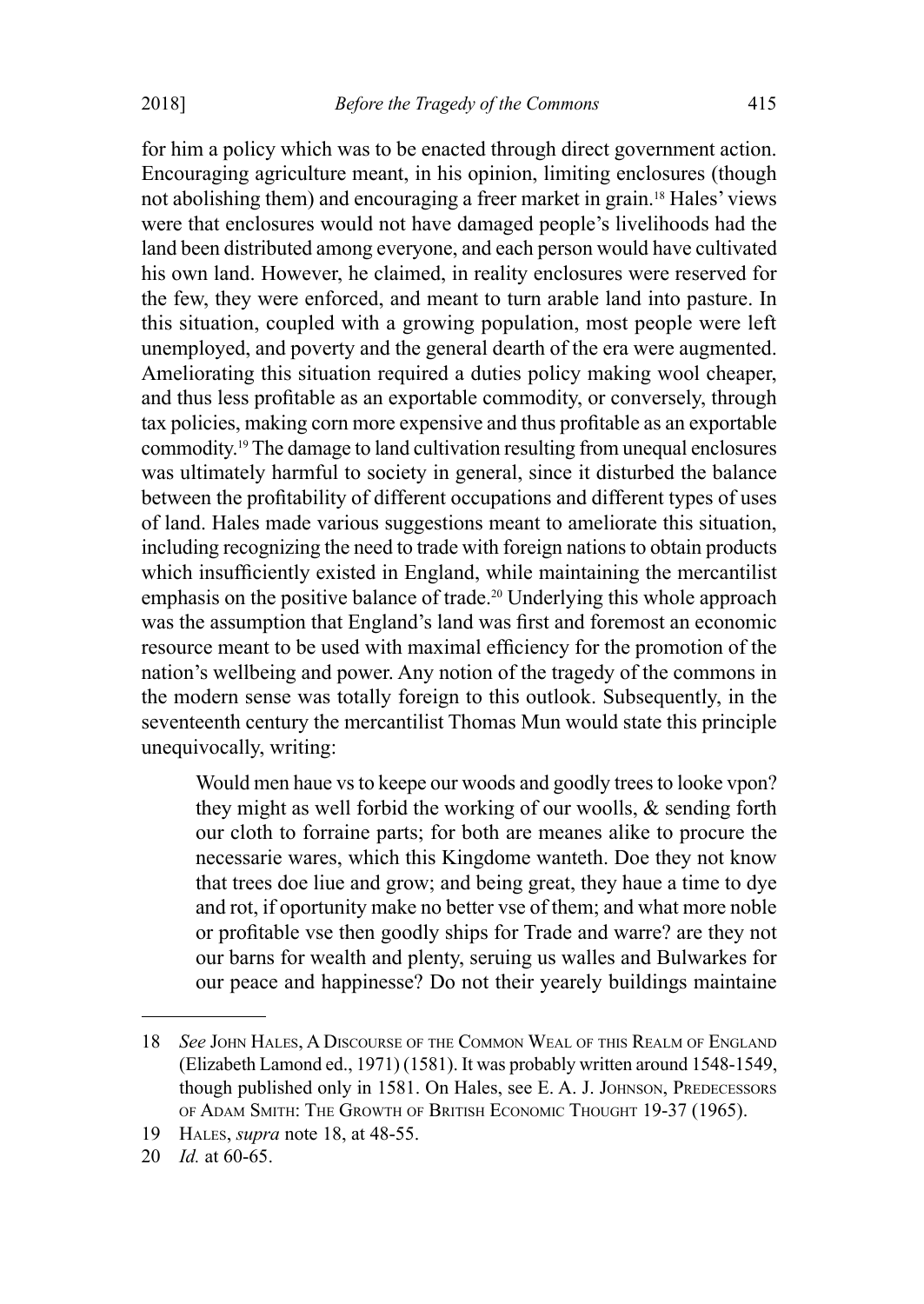many hundred poore people, and greatly increase the number of those Artesmen which are so needfull for this common wealth?<sup>21</sup>

In the eighteenth century this approach remained predominant. What has been termed the Agricultural Enlightenment also gave rise to an increasing emphasis on the notion that the aesthetic beauty of the landscape itself was tied to its cultivation — uncultivated land was, according to this type of perception, simply not as beautiful as land touched and ordered by productive human activity. In this way the Agricultural Enlightenment provided the intellectual underpinning for the subsequent Agricultural Revolution.<sup>22</sup> Robert Wallace, a precursor of Malthus regarding the possibility of overpopulation, described the beauties and grandeur of nature enthusiastically. Yet he also detailed the human achievements in harnessing natural resources by applying knowledge and science.23 Pierre Poivre, the main protagonist in Richard Grove's abovenoted argument for the Physiocratic careful management of natural resources, was even more decisive. While praising Chinese agriculture, he approvingly noted how the Chinese had no use for immense parks where deer lived rather than people. Even the country houses of the rich in China were adorned with "useful cultures," in which "every where [sic] reigns a happy imitation of that beautiful disorder of nature, from whence art has borrowed all her charms."24 Jacques Necker, a much more prominent public figure and policy-shaper, similarly claimed that land utilized for parks, decorative gardens, or other unproductive purposes would come at the expense of food production and enlarging the population.25 Necker specifically criticized the consumption of luxuries as hindering the growth of population. Among such luxuries, he noted the excessive space allotted to the care of horses, and "those parks and sumptuous gardens that the ploughshare shall no longer furrow."<sup>26</sup> Similarly,

<sup>21</sup> Thomas Mun, A Discourse of Trade, From England unto the East-Indies (1621), *reprinted in* Early English Tracts on Commerce 24-26 (J. R. Mcculloch ed. 1970) (1856) (spelling as original).

<sup>22</sup> *See* Peter M. Jones, Agricultural Enlightenment: Knowledge, Technology, and Nature, 1750–1840, at 188-89 (2016).

<sup>23</sup> *See* Robert Wallace, Various Prospects of Mankind, Nature, and Providence 129-63 (Augustus M. Kelly 1969) (1761).

<sup>24</sup> *See* Pierre Poivre, Travels of a Philosopher: Or, Observations on the Manners and Arts of Various Nations in Africa and Asia 151-52 (Gale Ecco 2010) (1770).

<sup>25</sup> *See* Joseph J. Spengler, French Predecessors of Malthus: AStudy in Eighteenth-Century Wage and Population Theory 327 (1965).

<sup>26 1</sup> JACQUES NECKER, A TREATISE ON THE ADMINISTRATION OF THE FINANCES OF FRANCE 218-19 (Thomas Mortimer trans., London, J. Walter 1785); 3 *id.* at 102.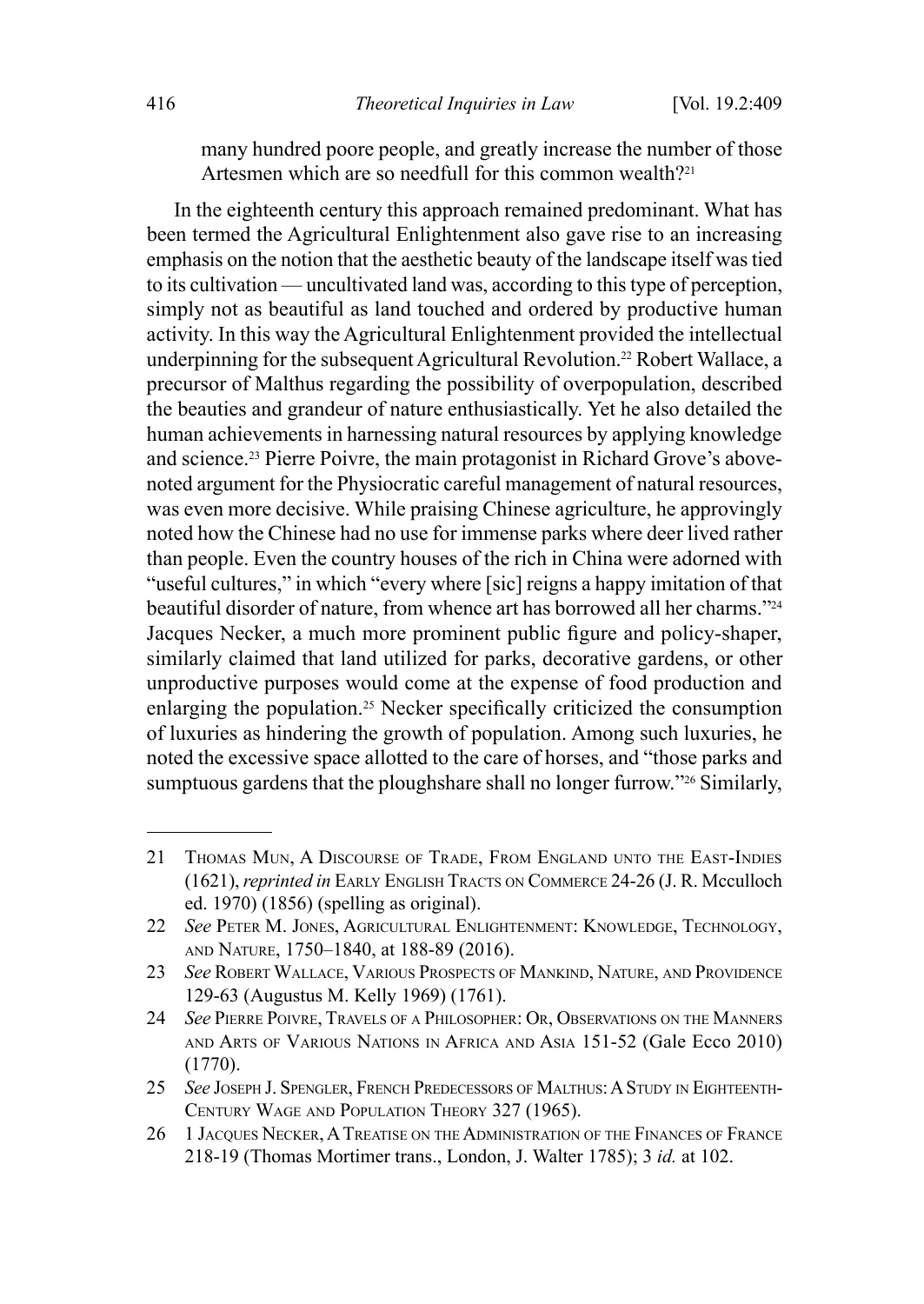according to Pietro Verri, one of Adam Smith's eighteenth-century precursors in establishing modern economic analysis, it was important not to waste land which might be used for agriculture, by using it instead for gardens, game forests, or other luxury uses which did not encourage economic growth.27

This approach would predominate in the thought of Adam Smith and his continuators among the classical political economists. Smith himself noted that "Lands, for the purposes of pleasure and magnificence, parks, gardens, public walks, &c. possessions which are every where [sic] considered as causes of expence [sic], not as sources of revenue, seem to be the only lands which, in a great and civilized monarchy, ought to belong to the crown."<sup>28</sup> This was perhaps a slightly more moderate position, yet it still restricted the uneconomic use of land to the to royalty and members of the aristocracy, and did not recommend it as a general policy. For Smith, the agricultural use of land remained of paramount importance. Nevertheless, Hardin's blaming of Smith for responsibility, even if oblique, for the demographic aspect of the tragedy of the commons, because of Smith's advocacy for modern economic emphasis on self-interest, is outdated.29 Recent scholarship, which to be fair was mostly published later than 1968, has repeatedly stressed the moral aspects of Smith's outlook and challenged his perception as the father of the modern notion of *homo economicus*. 30 The tendency to see him as the originator of the uninhibited advocacy of modern exploitation of nature is therefore as misguided as the equally unhistorical tendency to regard Malthus as a precursor of modern environmentalism.<sup>31</sup>

Among Smith's classical continuators, Jean-Baptiste Say, in an atypical passage, expressed rare recognition of the positive influence of beautiful nature. Yet even this was beauty created by human cultivation, not pristine nature, as Say noted the advantages of cultivated public spaces, where people

<sup>27</sup> *See* Pietro Verri, Reflections on Political Economy 77-79 (Barbara McGilvray & Peter D. Groenewegen trans., Peter D. Groenewegen ed., 1993).

<sup>28</sup> *See* 2 Adam Smith, An Inquiry into the Nature and Causes of the Wealth of Nations 824 (Roy H. Campbell et al. eds., Oxford Univ. Press 1976) (1776).

<sup>29</sup> *See* Hardin, *supra* note 1.

<sup>30</sup> For only a few examples, see Charles L. Griswold, Adam Smith and the Virtues of Enlightenment (1999); Emma Rothschild, Economic Sentiments: Adam Smith, Condorcet, and the Enlightenment (2001); D. D. Raphael, The Impartial Spectator: Adam Smith's Moral Philosophy (2006); Jack Russell Weinstein, Adam Smith's Pluralism: Rationality, Education, and the Moral SENTIMENTS (2013).

<sup>31</sup> *See, e.g.*, Richard A. Smith, *The Eco-Suicidal Economics of Adam Smith*, 18 Capitalism Nat. Socialism 22 (2007); David Wells, *Resurrecting the Dismal*  Parson: Malthus, *Ecology, and Political Thought*, 30 Pol. Stup. 1 (1982).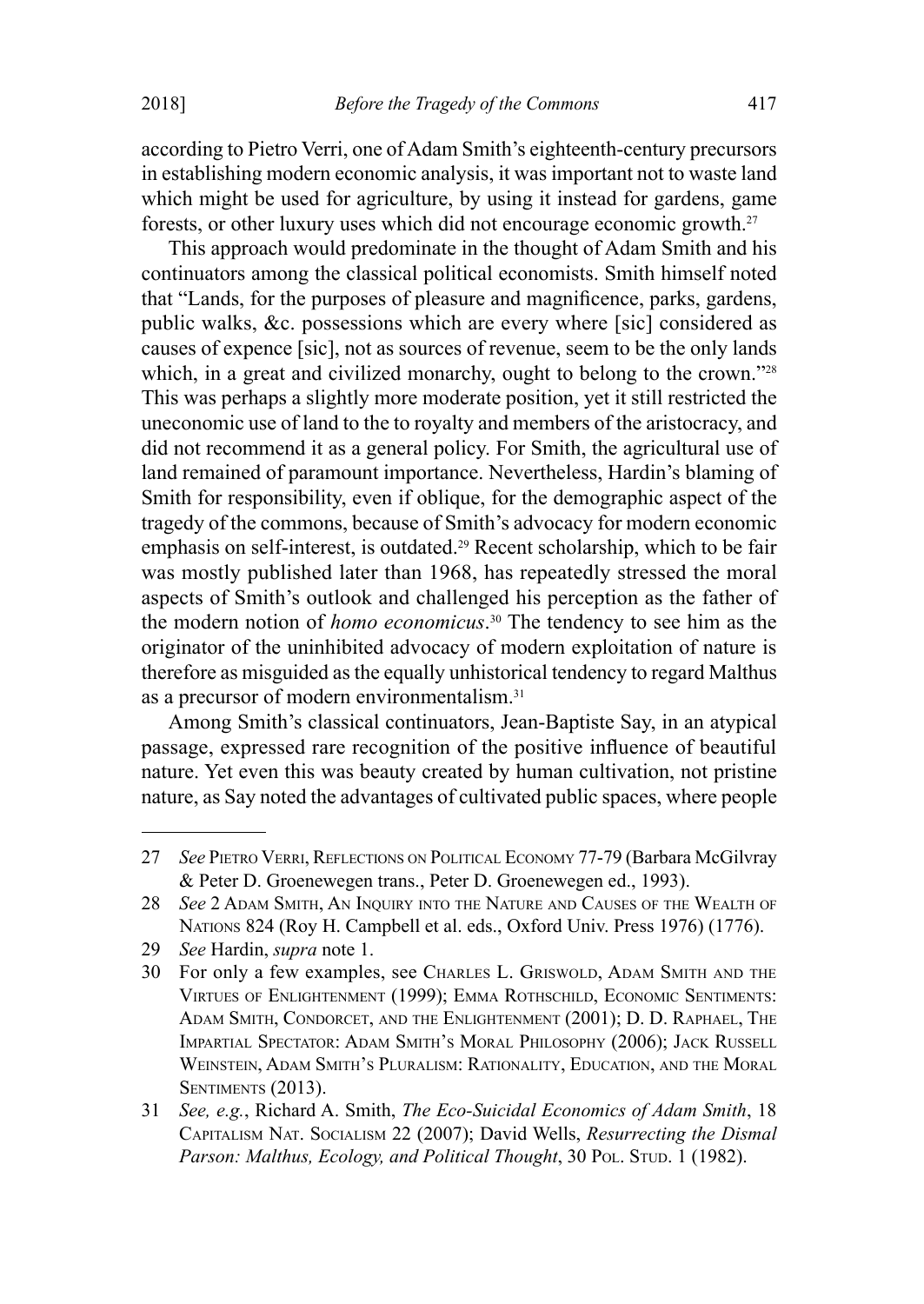could enjoy healthy exercise, watch pleasant landscapes and breathe clean air.<sup>32</sup> Malthus, not usually a romantic sentimentalist, repeatedly in his travel diaries expressed appreciation of the beauty of natural scenery.<sup>33</sup> But in his official publications such notions almost never appeared, suggesting that for Malthus they did not belong to economic analysis or public-policy determination. It should also be emphasized that contrary to some interpretations, Malthus did not regard overpopulation as an imminent problem either in the British realm, let alone the global one. For him, the notion of a tangible finiteness to natural resources which would materialize in full force was more a theoretical notion projected into the future to moderate contemporary *socially problematic*, not environmentally problematic, overpopulation. The modern crisis in the sense implied by Hardin's tragedy of the commons was not part of Malthus's purview.

The most interesting discussion of this issue among the nineteenth-century classical political economists was, however, presented by John Stuart Mill. Mill defined property not only as what was produced by human beings. The earth itself, the forests and the waters, were the inheritance of humanity, and there was need for regulating the common enjoyment of these riches, regulation which was among the necessary tasks of government.<sup>34</sup> Mill's *Principles of Political Economy*, the most substantial publication in the field since Smith's *Wealth of Nations*, throughout its many hundreds of pages gave repeated attention to this regulation, but in the traditional sense of outlining the proper policies for advancing the cultivation of land and other natural resources and making them more economically efficient and productive. Surprisingly, however, it was in the midst of this text that Mill suddenly adopted a very different perspective when he wrote:

A population may be too crowded, though all be amply supplied with food and raiment. It is not good for man to be kept perforce at all times in the presence of his species. A world from which solitude is extirpated, is a very poor ideal. Solitude, in the sense of being often alone, is essential to any depth of meditation or of character; and solitude in the presence of natural beauty and grandeur, is the cradle of thoughts and aspirations which are not only good for the individual,

<sup>32</sup> *See* Jean-Baptiste Say, A Treatise on Political Economy, or the Production, Distribution and Consumption of Wealth 442 (Charles R. Prinsep & Clement C. Biddle trans., Augustus M. Kelley Publishers 1971) (1880).

<sup>33</sup> *See* Thomas R. Malthus, The Travel Diaries of Thomas Robert Malthus 45, 65, 68, 70-71, 77, 88, 93, 96, 109-10, 124-28, 133-34, 138, 263-64 (1966).

<sup>34</sup> *See* 2 John Stuart Mill, Principles of Political Economy, with Some of Their Applications to Social Philosophy 801 (John M. Robson & Vincent W. Bladen eds., 1965) (1848).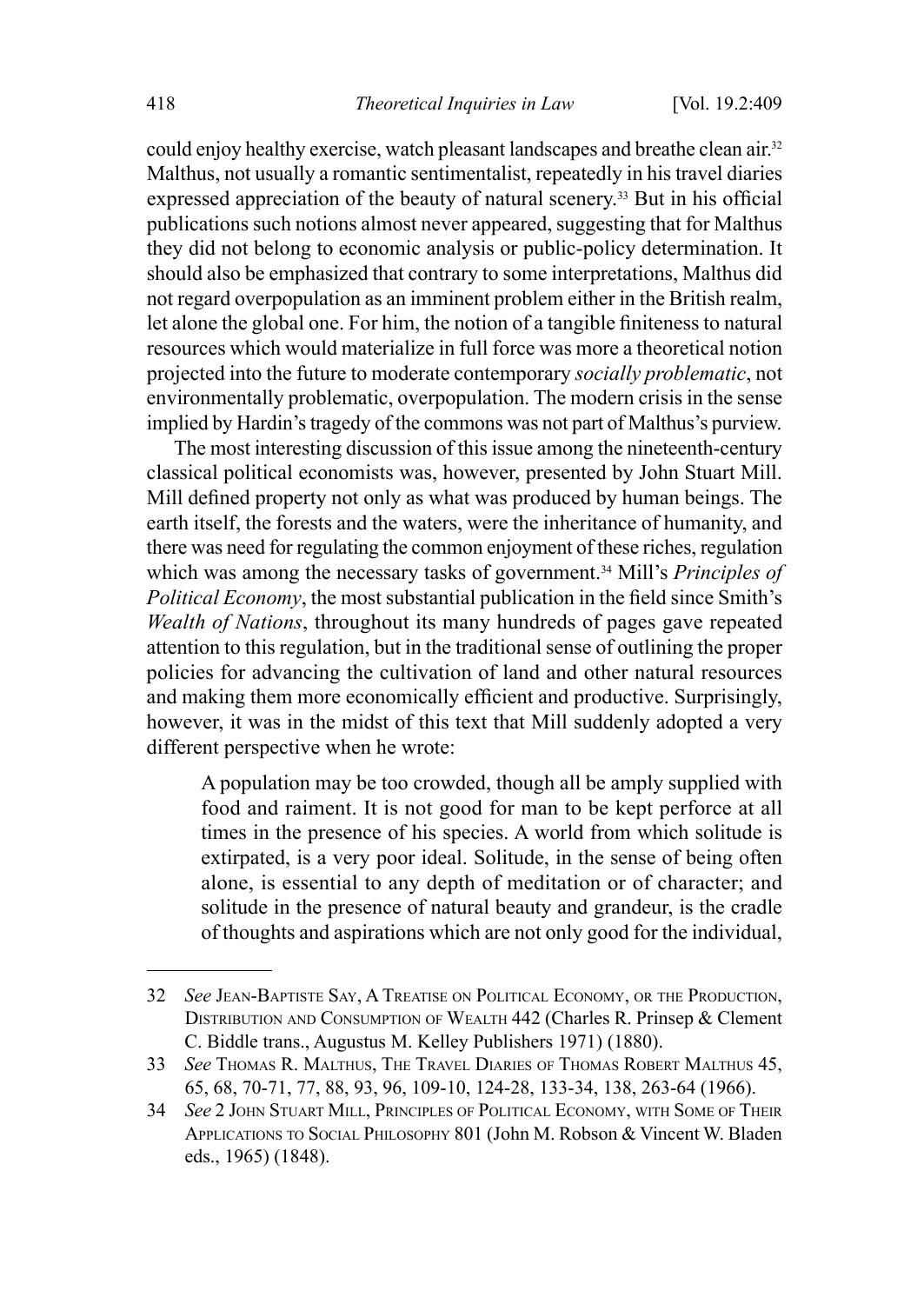but which society could ill do without. Nor is there much satisfaction in contemplating the world with nothing left to the spontaneous activity of nature; with every rood<sup>35</sup> of land brought into cultivation, which is capable of growing food for human beings; every flowery waste or natural pasture ploughed up, all quadrupeds or birds which are not domesticated for man's use exterminated as his rivals for food, every hedgerow or superfluous tree rooted out, and scarcely a place left where a wild shrub or flower could grow without being eradicated as a weed in the name of improved agriculture. If the earth must lose that great portion of its pleasantness which it owes to things that the unlimited increase of wealth and population would extirpate from it, for the mere purpose of enabling it to support a larger, but not a better or a happier population, I sincerely hope, for the sake of posterity, that they will be content to be stationary, long before necessity compels them to it.<sup>36</sup>

Here was a clear precedent to Hardin's notion of a tragedy of the commons. Even if slightly later than W. F. Lloyd, Mill was a much more prominent and influential figure among political economists, and in contemporary intellectual life in general. Yet it is highly indicative that both before and after this passage the text of *Principles of Political Economy* adhered to the more common viewpoint. It seems that Mill recognized the environmental price of industrialization, but regarded it as a lamentable yet unavoidably necessary price for the material and social advancement of the human race. We should remember, however, that Smith, Mill, and even Malthus, did not yet face the environmental realities of the modern age, and regarded any *tangible* danger of depletion of natural resources on a global scale only as a theoretical, not imminent, possibility.

A truly modern notion of the commons in the nineteenth century was eventually outlined not by Lloyd or Mill, but by one of the fathers of neoclassical economics, and hence in the vein which would subsequently predominate modern economic analysis. This was William Stanley Jevons in his 1865 book *The Coal Question*. Jevons did not evoke the precise terminology of the

<sup>35</sup> A British unit equal to a quarter of an acre.

<sup>36</sup> MILL, *supra* note 34, at 756. For relevant discussions, see JERRY EVENSKY, ADAM Smith's Moral Philosophy: A Historical and Contemporary Perspective on Markets, Law, Ethics, and Culture 308-12 (2005); John Parham, *What is (Ecological) 'Nature'? John Stuart Mill and the Victorian Perspective*, *in* Culture, Creativity and Environment: New Environmentalist Criticism 37 (Fiona Becket & Terry Gifford eds., 2007); Martin O'Connor, *John Stuart Mill's Utilitarianism and the Social Ethics of Sustainable Development*, 4 Eur. J. Hist. Econ. Thought 478 (1997).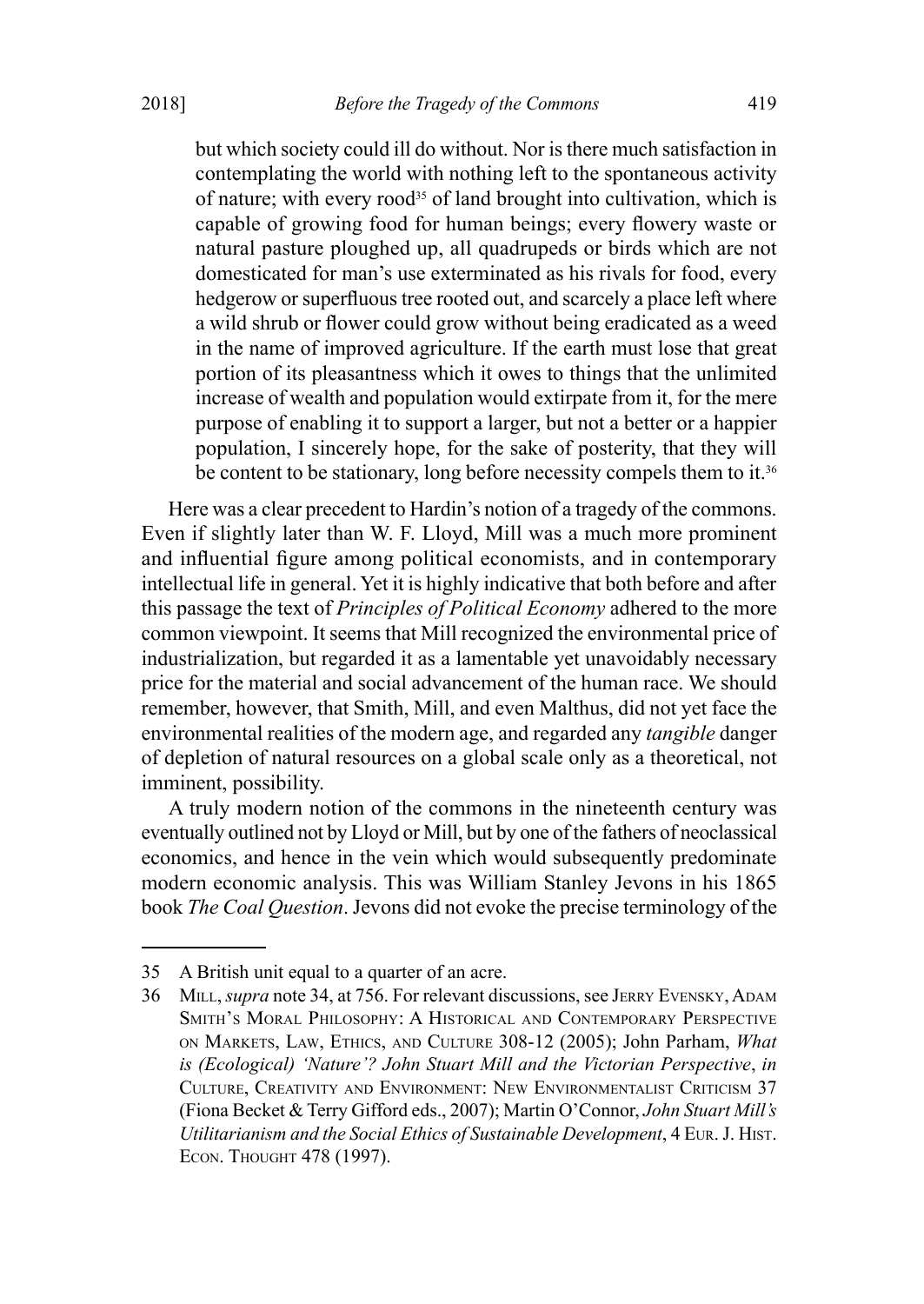commons, let alone in the tragic sense. But he did present a detailed scientific analysis of the policy measures necessary to address in advance the possible depletion of Britain's coal reserves, which were so clearly vital by that stage of the Industrial Revolution. Jevons considered the complete physical exhaustion of Britain's coal-mines an impossibility. The idea of exhaustion of coal was an economic one, and he worried over the growing difficulty and cost of extracting coal from increasingly deeper mines, which endangered British international supremacy. Despite its incomparable utilization of coal, other countries were also advancing in this field. The stationary state had not yet been reached, but it loomed threateningly in the imminent future. Britain's reliance on coal was essentially a two-edged sword — on the one hand it was the engine which fueled its astonishing progress, yet on the other it created a dependence which threatened prosperity and population. The quality of the country's population and its ability to continue progressing through scientific and technological advances were not in question. Only its material resources were limited. Other countries, however, were also capable of enhancing their utilization of natural resources. It was therefore precisely at the point of Britain's supremacy, in Jevon's present, that the opportunity emerged for taking the necessary public-policy steps which would be both impossible and sorely needed in the bleaker future.<sup>37</sup>

At the heart of Jevons' approach was the idea of maximizing the efficiency of resource utilization. Human technology aimed at harnessing energy as a motive power, and in this respect Jevons considered coal the best source of power that nature afforded to human command, specifically in fueling steamengines. With further scientific progress, reliance on coal was only likely to increase. This emphasized the importance of coal deposits, since supposing some other sources of fuel would be discovered in the future, there was no certainty that Britain would have superior reserves of such putative resources.38 On a more optimistic note, Jevons emphasized how future technological possibilities might enable a more efficient energy extraction from coal. "No *à priori* reason here presents itself why each generation should not use its resource of knowledge and material possessions to make as large a proportional advance [in utilizing coal] as did a preceding generation." Yet this optimism was conditional and temporary, since in contrast with land, which could continue yielding agricultural produce indefinitely, coal deposits were limited.

<sup>37</sup> *See* William Stanley Jevons, The Coal Question; An Inquiry Concerning the Progress of the Nation, and the Probable Exhaustion of Our Coal-Mines, at v-xxvi (London, Macmillan 1866).

<sup>38</sup> *Id.* at 164-68.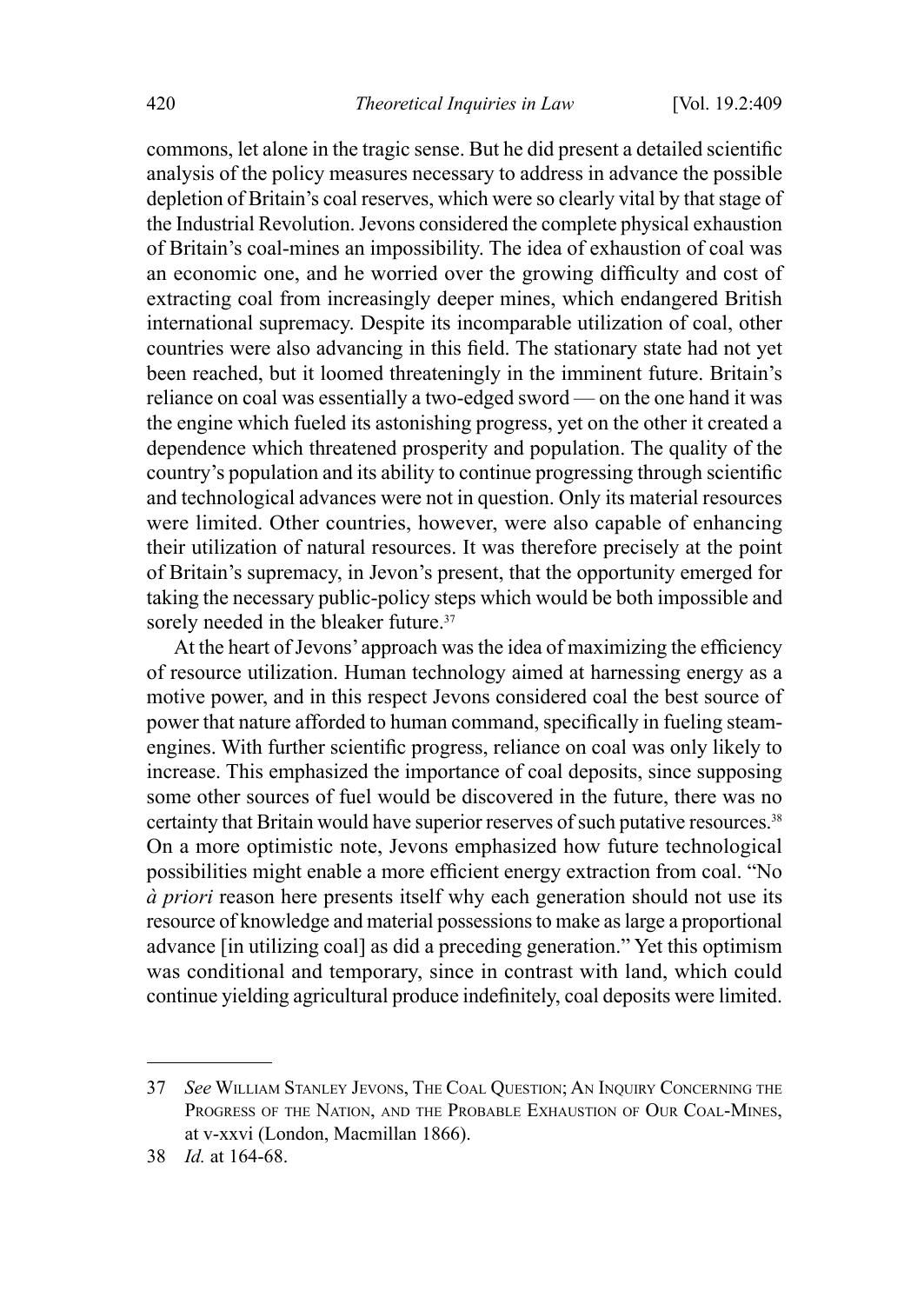For once it would seem as if in fuel, as the source of universal power, we had found an unlimited means of multiplying our command over nature. But alas no! The coal is itself limited in quantity; not absolutely, as regards us, but so that each year we gain our supplies with some increase of difficulty.

Decreasing returns to labor, as it applied to gaining utility from coal, were in effect a physical limit to its available quantity. Ultimately, this limit could not be avoided. Therefore, the advisable thing to do for the benefit of Britain's future was not to continue enhancing the consumption of coal, but rather to scale it back precisely at the present point when it was in abundance.<sup>39</sup> In the modern sense, Jevons, however, was an environmental rather than an ecological economist (a difference which we will address in a moment). He recognized a basic problem regarding the use of natural resources — the relation between the available quantity of raw material and the amount of its consumption. In an efficiently-functioning economy based on proper policy, the ratio between these two could be controlled, at least to a certain extent. Furthermore, Jevons realized that increasing the efficiency of resource utilization did not decrease consumption, but in fact increased it. Scholars have termed this "Jevons's paradox," or the "rebound effect."<sup>40</sup>

All of this might make us expect to regard Jevons as a precursor of contemporary angst regarding the tragedy of the commons. But in fact he was much more optimistic. The problem of coal production and consumption was enhanced by growing population, yet Jevons was much more sanguine than Malthus had been, let alone how subsequent economists and environmentalists would be. Relative to its resources, Britain was in fact underpopulated, though Jevons did not claim that it would always remain so.<sup>41</sup> He regarded all aspects of culture, including the economic, to be inscrutably interdependent. The law of unintended consequences meant that no attempt to further a specific cause would necessarily lead to its proclaimed goal rather than a different goal, no less beneficial. The choice facing Britain was between decelerating its present consumption and prosperity, or else disregarding its future, with no promise of success either way (particularly in the former case). This was ultimately a choice between "brief greatness and longer continued mediocrity." But for Jevons, in fact, there was no choice here, and on this point he proved himself quite different from subsequent modern views regarding the tragedy of the

<sup>39</sup> *Id.* at 169-78.

<sup>40</sup> *See* Antoine Missemer, *William Stanley Jevons' The Coal Question (1865), Beyond the Rebound Effect*, 82 Ecological Econ. 97 (2012); Blake Alcott, *Jevons' Paradox*, 54 Ecological Econ. 9 (2005).

<sup>41</sup> Jevons, *supra* note 37, at 196-98, 204-05.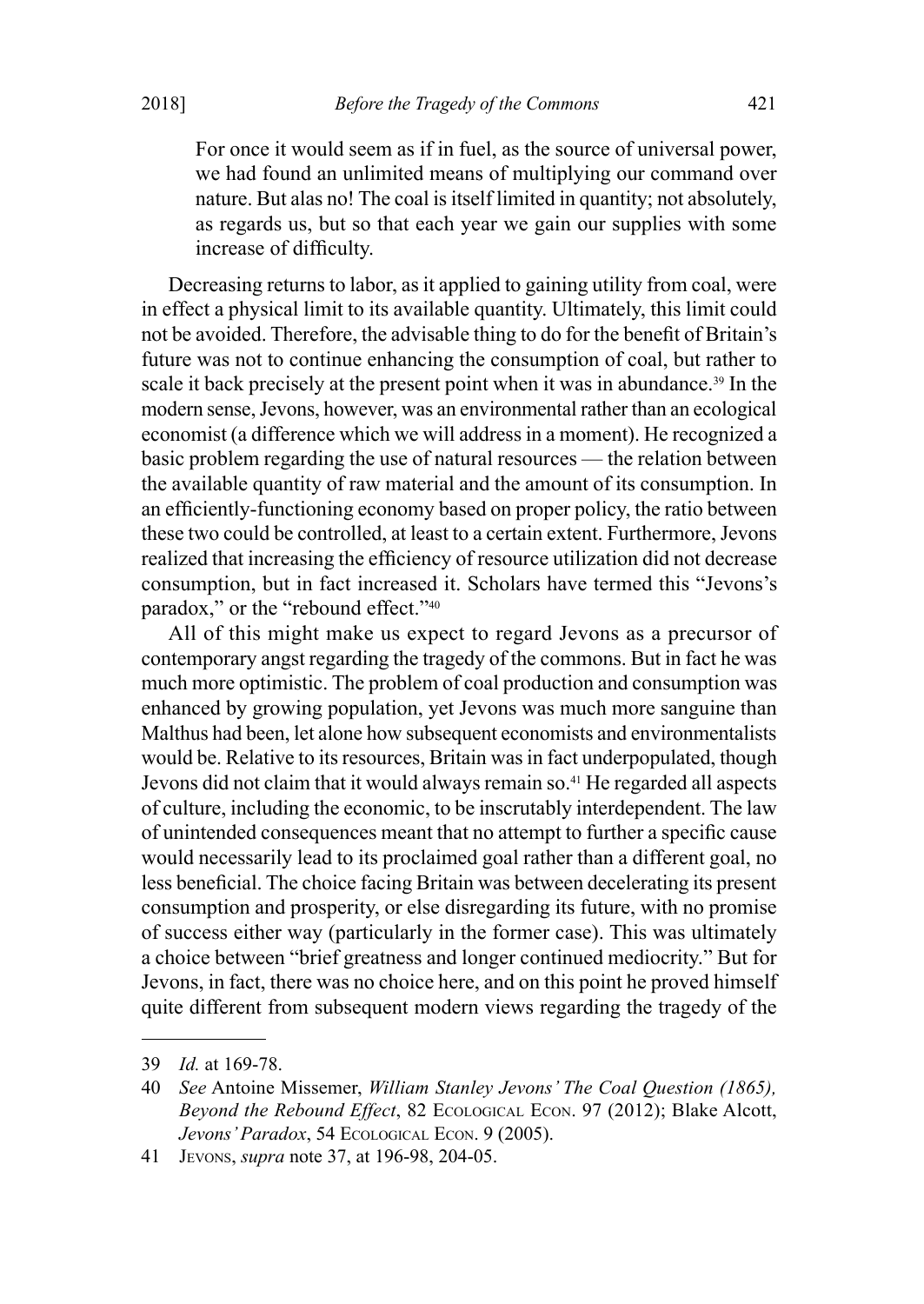commons. Not only, in his opinion, was it ill-advised to relinquish Britain's cultural superiority, it was also a merely counterfactual exercise, since the actions of past ages had set it on a path to greatness. He was convinced that even were Britain eventually to recede into mediocrity, it will already have made a singular contribution to the overall progress of humanity, a contribution based not least on the efficient utilization of natural resources.

In our contributions to the arts… we have unintentionally done a work that will endure for ever. In whatever part of the world fuel exists, whether wood, or peat, or coal, we have rendered it the possible basis of a new civilization. In the ancient mythology, fire was a stolen gift from heaven, but it is our countrymen who have shown the powers of fire, and conferred a second Promethean gift upon the world.<sup>42</sup>

Jevons's outlook makes clear that one of the main things that differentiate the idea of the commons in its nineteenth-century and earlier sense from the subsequent modern conception is the notion of what exactly the government's role in managing the natural resources of the commons is. In our post-Hardinian era this means that the commons need to be managed by the state, or, to be more precise, by state regulation based on democratic policymaking. Today this alludes to the attempt to save the commons, whether this means enhancing the sustainable use of natural resources, or the preservation of "pristine nature." However, in the early modern era, and up to the late nineteenth century, this meant mainly the former of these aims, but again, without the idea that there was a tangibly imminent chance that they would be consumed completely. In other words, the tragic aspect of the use of the commons became a reality only in the twentieth century. Before that, it was a question of efficiency, not tragedy, even in the premodern world where actual hunger was more prevalent in Europe than in modern times.

It should be clear by now that the idea of the tragedy of the commons in its full modern scientific and economic sense therefore emerged from the realities of the twentieth century. Our discussion of the prehistory of this idea, if we may name it as such, has however interesting manifestations vis-à-vis the economic debate of our own time. Particularly interesting is the difference between environmental economics and ecological economics. The former entails the mainstream of economic thought, with its emphasis on the maximization of the efficient utilization of natural resources, while the latter denotes those economists, usually outside the mainstream of the professional discourse, who insist on the inclusion of environmental and conservational issues, and naturally also the concept of the tragedy of the

<sup>42</sup> *Id.* at 374.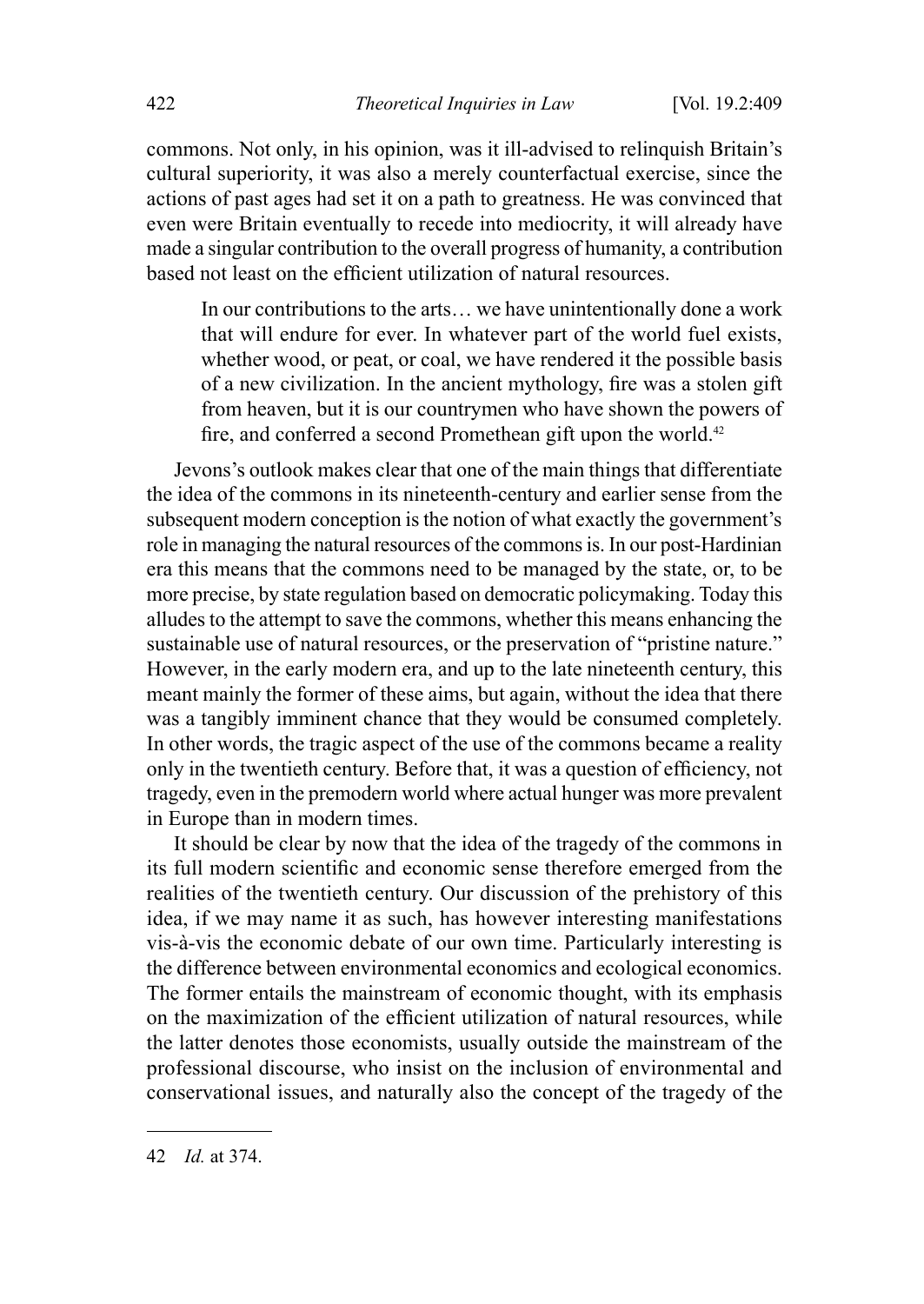commons, in economic debates. Kenneth Boulding's "spaceship earth" is a famous and influential example of this latter approach, actually predating Hardin's *Tragedy of the Commons* by several years.<sup>43</sup>

The difference between these two approaches is mirrored in the difference between the notions of, respectively, weak and strong sustainability. Weak sustainability is the approach claiming that a natural resource might be utilized to exhaustion, so long as sufficient investment in commensurable resources or capital is made, so that future generations will have at their disposal complementary natural resources. According to this approach, fossil fuels, for example, might be used to exhaustion so long as other types of energy technologies are developed in their stead. Strong sustainability, on the other hand, claims that some natural resources are incommensurable, and therefore cannot be replaced by other resources or capital. The singular qualities of a devastated landscape, for example, are lost forever, and no compensation is possible which would answer the requirement for intergenerational justice. The tragedy of the commons, needless to say, is an inherent component of the outlook of strong sustainability. But it should be noted that the lines between environmental and ecological economics, and between weak and strong sustainability, are not always black and white. The differences between them are often dramatic, yet all but the most extreme ecologists recognize the basic need for economic use of nature, while all but the most extreme environmental economists recognize the incommensurable quality of certain natural resources such as rare animals and pristine landscapes. Even Robert Solow, one of the fathers of the weak sustainability approach, has noted that "The preservation of natural beauty is a different matter since that is more a question of direct consumption than of instrumental productive capacity."<sup>44</sup>

The tragedy of the commons, therefore, is a modern concept, because it answers to a modern environmental and economic reality, one which was not even imaginable in the preindustrial age, and which was only recognized as a distant future danger, almost an intangible one, in the early industrial age of the nineteenth century. The general idea of a commons, if not the term itself, began emerging earlier, but it lacked any "tragic" component precisely because the urgency of the problem was not apparent. Furthermore, before the emergence of modern democracy the idea of a public policy regarding management of the commons, let alone a public debate about this policy, was irrelevant. Hardin himself, using Lloyd's original example of cattle grazing,

<sup>43</sup> *See* Kenneth E. Boulding, *The Economics of the Coming Spaceship Earth*, *in* Environmental Quality in <sup>a</sup> Growing Economy 3-14 (Henry Jarrett ed., 1965).

<sup>44</sup> *See* Robert M. Solow, *On the Intergenerational Allocation of Natural Resources*, 88 Scandinavian J. Econ. 141, 142 (1986).